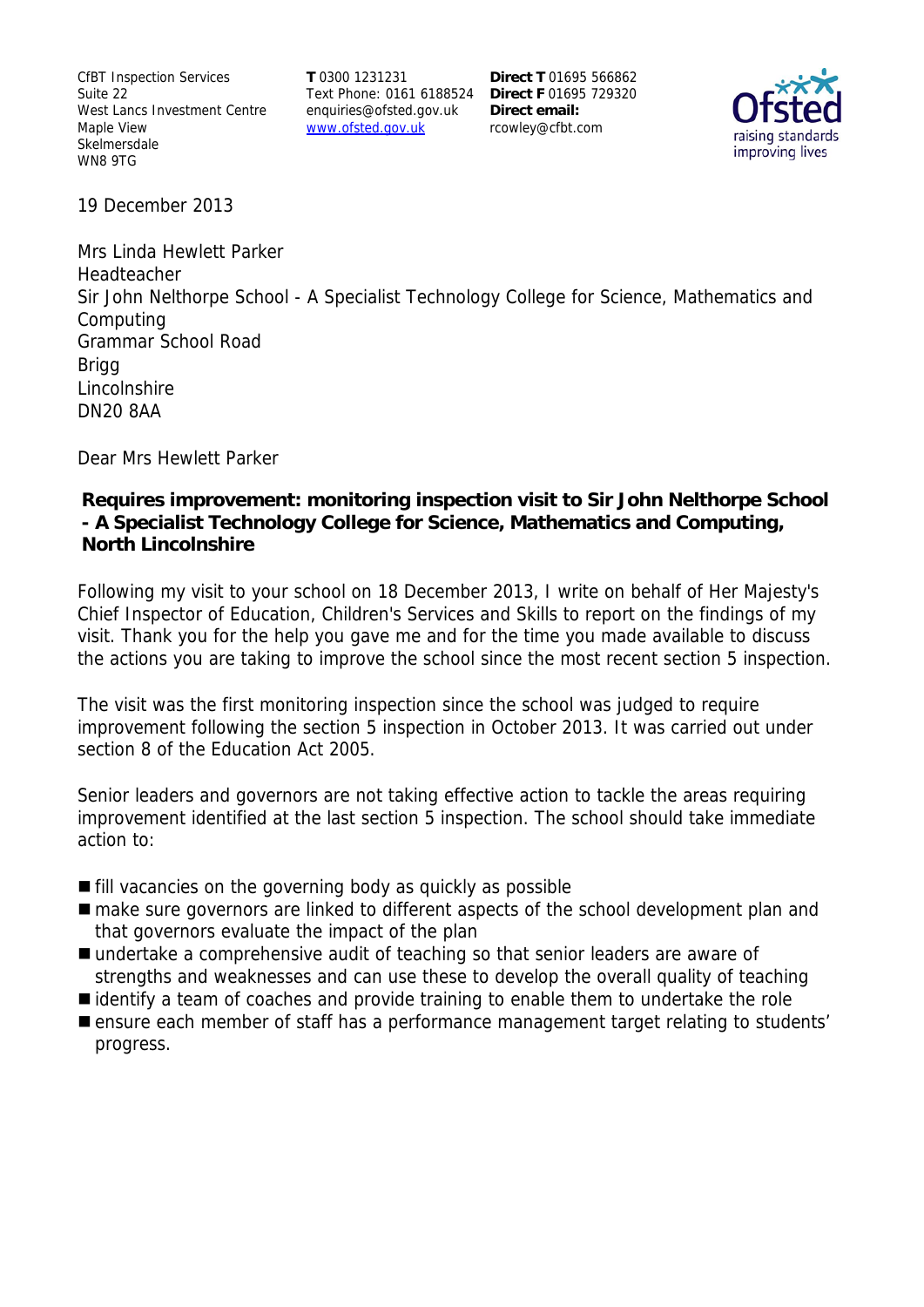## **Evidence**

During the visit, meetings were held with you, other members of the senior leadership team and the Chair and Vice-Chair of the Governing Body. A telephone call was made to the school improvement partner, and a meeting was held with a representative of the local authority.

The school development plan was evaluated, records concerning the performance management of staff were looked at, and a learning walk was conducted with you.

### **Context**

Since the inspection the Chair of the Governing Body has resigned and a new Chair of the Governing Body was appointed in November 2013. There have been some other changes to the membership of the governing body and there are a number of vacancies remaining. Some senior leadership roles have been reallocated. There have been no changes to staffing.

### **Main findings**

Although you and other members of the school community were disappointed in the judgement made at the inspection, the school has begun planning how it will address the areas for improvement. A school development plan is in place but has not been shared with the full governing body. There are some weaknesses with the plan. It does indicate what is going to be done and by whom, however the person leading each aspect is also the person who is allocated to monitor the work. This will not give an objective view of the impact of the developments.

Whole school training on grading the quality of teaching was completed in October 2013. Staff found this to be helpful and have requested further training opportunities of this type. There are plans in place to allow heads of department to monitor the quality of teaching, and the progress made by students, in their subjects. However, heads of department have not had the opportunity to put this training into practice and have not graded lessons or given feedback. Plans are in place to visit other schools at the beginning of January 2014 to learn about how to improve the quality of teaching. Systems to monitor the quality of teaching are being set up. There are also plans to introduce a coaching system into the school. These plans are at an early stage, as the members of staff that will act as coaches have not been identified and no training is planned. There are also no clear plans to share the good practice which already exists in the school. The new performance management system, introduced in September 2013, is now in operation but some of the targets are not sharply focused on improving students' progress.

The governing body is in the process of being restructured. A new Chair of Governors and Vice-Chair of Governors were appointed three weeks ago. A skills audit is underway and the school plans to use this information to inform the recruitment of new governors. However, governors are not linked to specific aspects of the school development plan and this means their role in monitoring the plan is unclear.

Ofsted may carry out further visits and, where necessary, provide further support and challenge to the school until its next section 5 inspection.